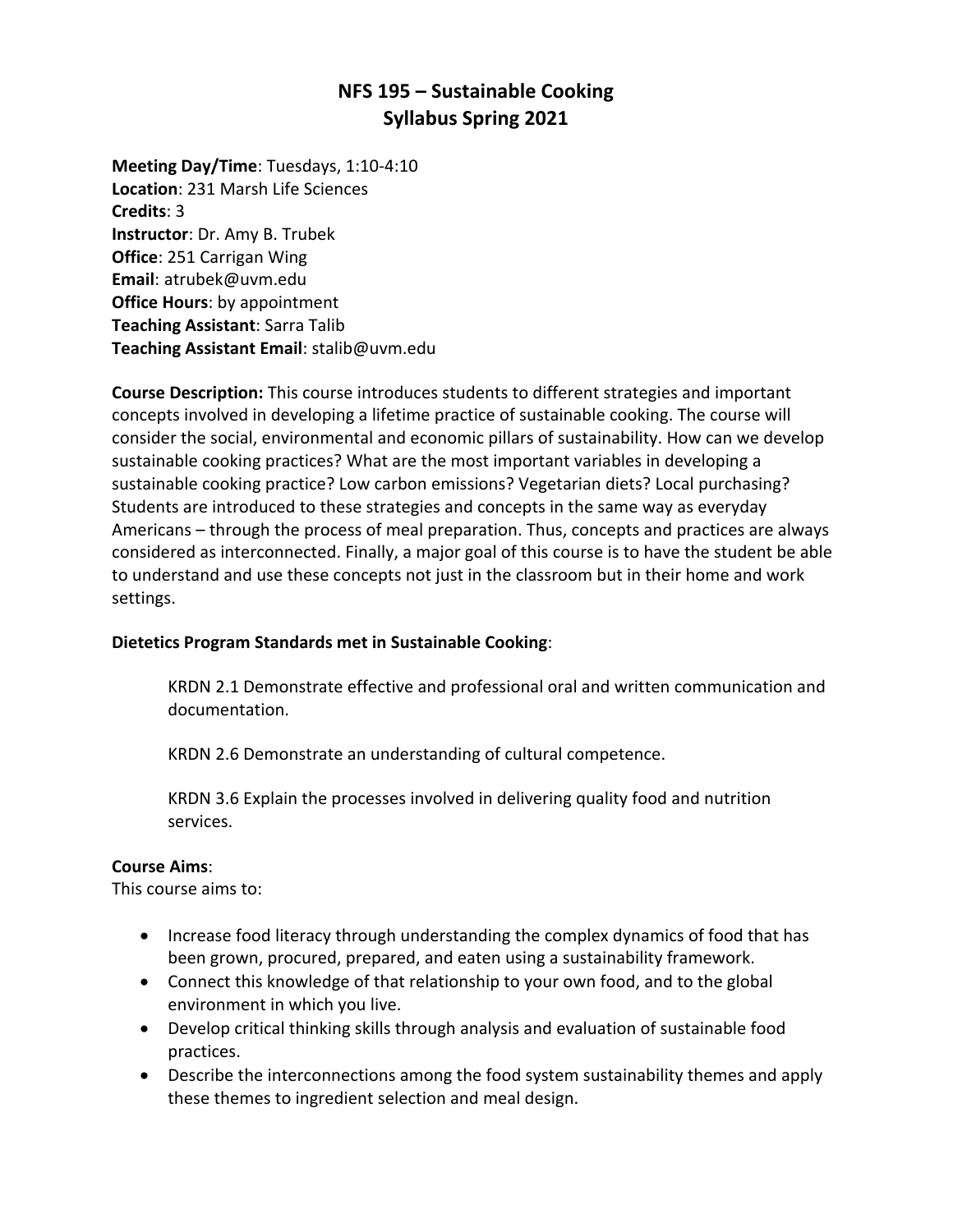- Increase the capacity to take an active role in dealing with the challenges of our time through envisioning opportunities and challenging values.
- Enhance food agency in order to apply sustainability values while cooking for yourself.

### **Learning Objectives**:

At the end of the course the student will be able to**:**

- Identify basic concepts important to cooking the major classes of food with confidence: food safety (time and temperature); proper equipment; knife skills, processing whole foods; heat and heat transfer.
- Identify and navigate the full cycle of actions necessary in making a meal.
- Identify and analyze sensory components of food and the social benefits of shared meals.
- Demonstrate a working knowledge of how to read, analyze and adapt recipes.
- Develop a skillful cooking practice.
- Define sustainable food production and consumption from different perspectives.
- Identify key challenges and solutions facing sustainable food systems.
- Identify strategies important to sustainable cooking: ingredient sourcing, plant forward meals, seasonal practices, pantry production, and more.
- Demonstrate the applications of both the basic concepts of foods and sustainable food systems while making a dish and preparing an entire meal.
- Explain the importance of cultural and social influences in sensory preference, food pairing and meal preparation.
- Articulate a clear vision and strategy for incorporating sustainability into their individual cooking practices and, if applicable, work settings.

# **Sustainable Cooking: Hybrid Strategies and Expectations**

- You are expected to complete all online elements of this course. Failure to do so will result in a lower grade. Note that Blackboard has tracking features that allow me to know whether or not you have accessed videos. We will use these features to periodically check on every student's participation.
- All the online elements of the course need to be completed before the weekly experiential learning class in the foods lab. All readings and videos must be read or watched completely before class. If you don't understand a reading or video, bring in a question or list of questions. We will have a review at the beginning of each in person session.
- You are expected to commit to both the in-person labs and on-line lectures. You will only be able to make up 1 lab/class session per semester without risking reduced points for engagement and application.
- Religious Holidays: The official policy for excused absences due to a religious holiday is as follows: Students have the right to practice the religion of their choice. Each semester students should *submit in writing to their instructors by the end of the second full week of classes* their documented religious holiday schedule for the semester. Faculty must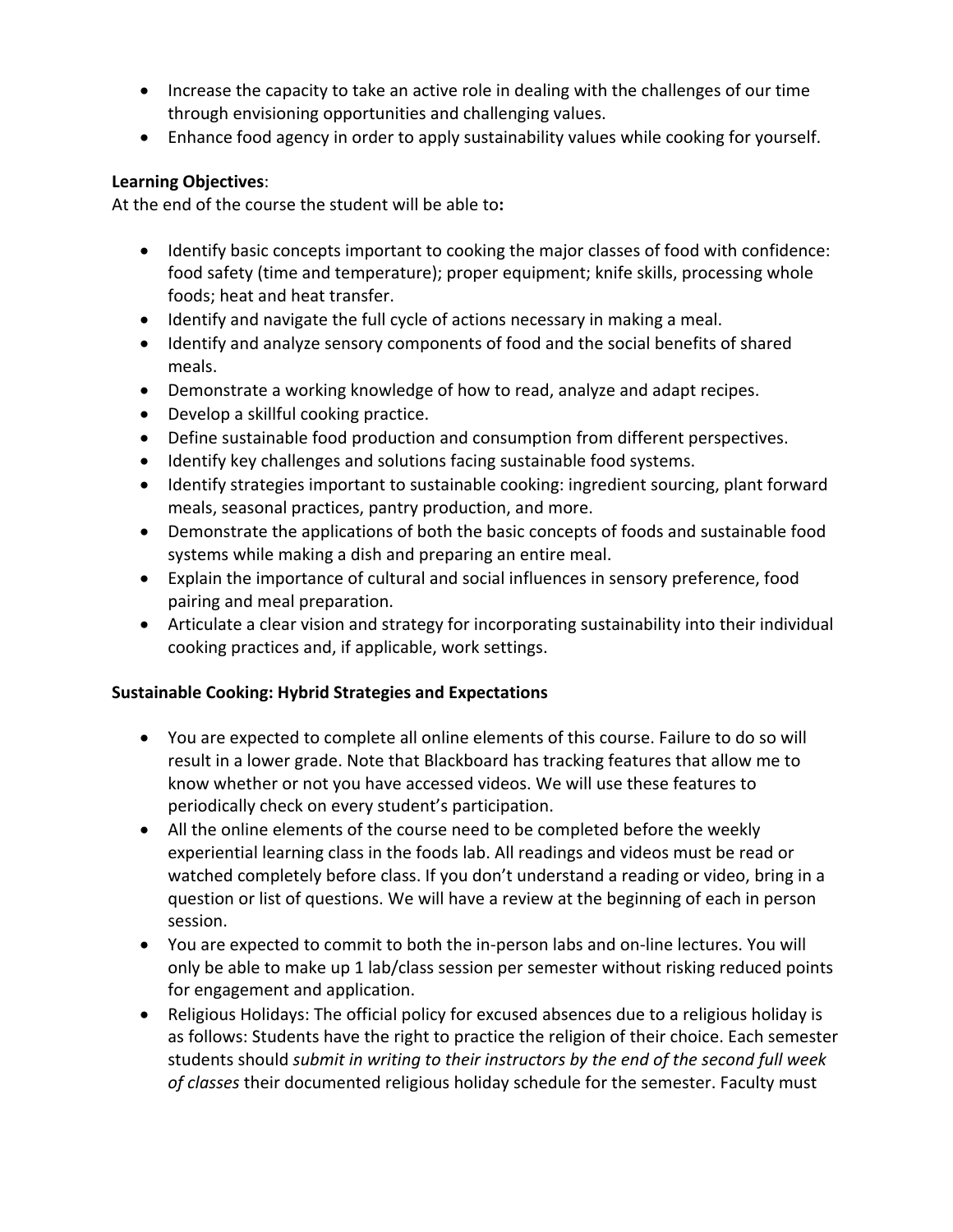permit students who miss work for the purpose of religious observance to make up this work.

• I do not accept late assignments.

### **Class Conduct**:

I expect professional standards of behavior in the classroom.

- Cell phones should be turned off for the entire class period except when related to class activities (e.g. photos of dishes, checking recipe, etc.).
- Chronic tardiness is not acceptable.
- In case of a campus emergency, the instructor will be notified via the classroom computer, and the instructor will notify students of the emergency.
- Do not disrupt other students and the class flow by getting up and leaving unless absolutely necessary.

**Class Code:** *All class participants are expected to adhere to the academic honesty policies of the University of Vermont. Additionally, the University prohibits discrimination and unlawful harassment. Please see the University of Vermont Code and Student Handbook available on the UVM website.*

All assignments need to satisfy the standards of academic integrity**.** *Plagiarism* (not attributing other people's ideas, arguments or phrases properly) and *cheating* will result in a failing grade. *Offences against the Code of Academic Integrity are deemed serious and insult the integrity of the entire academic community. Any suspected deliberate violations of this code are taken very seriously and will be forwarded to the Center for Student Ethics & Standards for further investigation.*

**Student Learning Accommodations**: In keeping with University policy, any student with a documented disability interested in utilizing accommodations should contact ACCESS, the office of Disability Services on campus. ACCESS works with students and faculty in an interactive process to explore reasonable and appropriate accommodations via an accommodation letter to faculty with approved accommodations as early as possible each semester. All students are strongly encouraged to meet with their faculty to discuss the accommodations they plan to use in each course. Contact ACCESS: A170 Living/Learning Center; 802-656-7753; access@uvm.edu; http://www.uvm.edu/access

**UVM's policy on disability certification and student support:** http://www.uvm.edu/~uvmppg/ppg/student/disability.pdf

**Academic Integrity**: The policy addresses plagiarism, fabrication, collusion, and cheating. http://www.uvm.edu/~uvmppg/ppg/student/acadintegrity.pdf

**Grade Appeals**: If you would like to contest a grade, please follow the procedures outlined in this policy: http://www.uvm.edu/~uvmppg/ppg/student/gradeappeals.pdf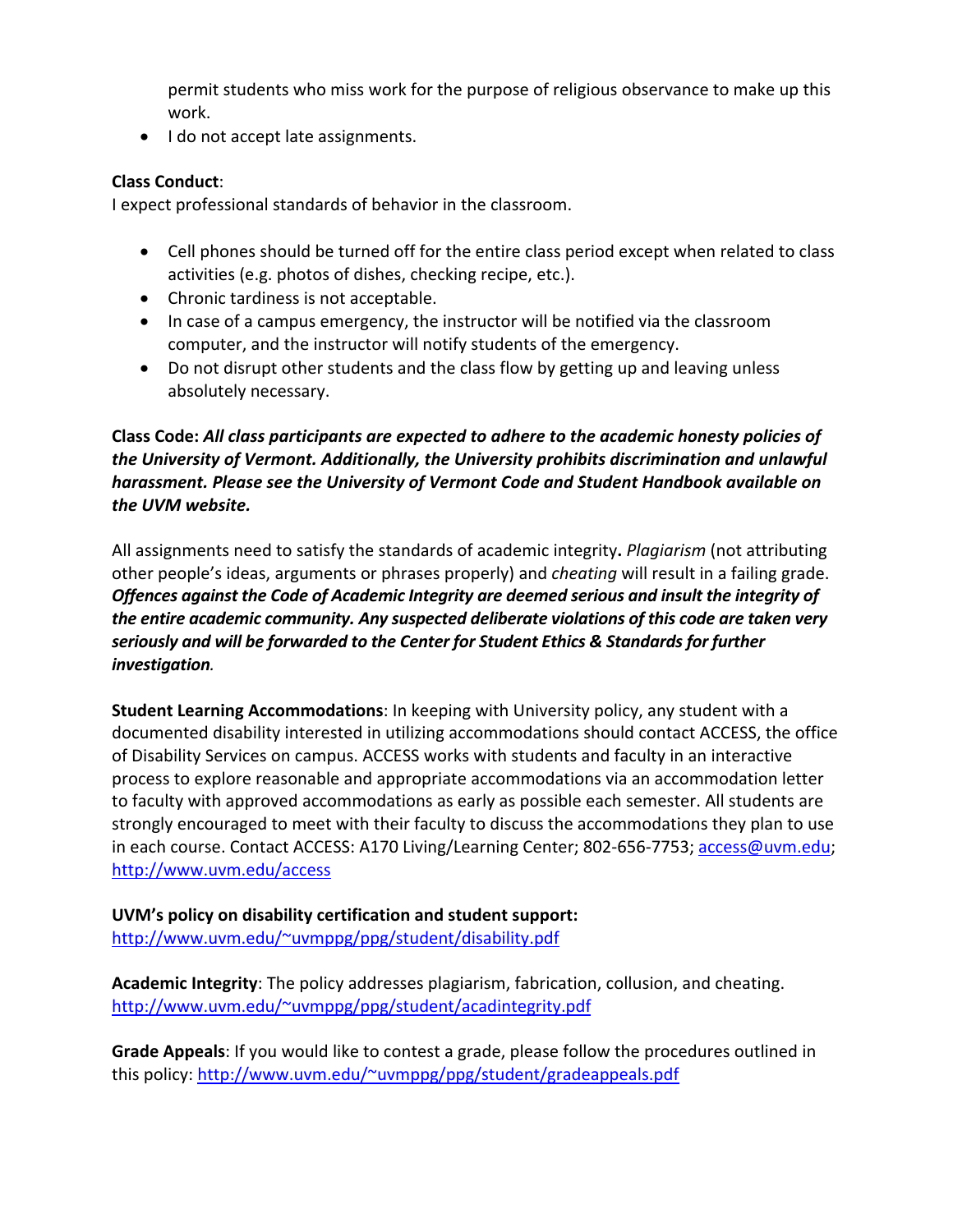**Grading**: For information on grading and GPA calculation, go to http://www.uvm.edu/academics/catalogue and click on Policies for an A-Z listing.

**Code of Student Rights and Responsibilities**: http://www.uvm.edu/~uvmppg/ppg/student/studentcode.pdf

**FERPA Rights Disclosure**: The purpose of this policy is to communicate the rights of students regarding access to, and privacy of their student educational records as provided for in the Family Educational Rights and Privacy Act (FERPA) of 1974. http://www.uvm.edu/~uvmppg/ppg/student/ferpa.pdf

**Promoting Health & Safety:** The University of Vermont's number one priority is to support a healthy and safe community.

Center for Health and Wellbeing http://www.uvm.edu/~chwb/

Counseling & Psychiatry Services (CAPS) Phone: (802) 656-3340 C.A.R.E. If you are concerned about a UVM community member or are concerned about a specific event, we encourage you to contact the Dean of Students Office (802-656-3380). If you would like to remain anonymous, you can report your concerns online by visiting the Dean of Students website at http://www.uvm.edu/~saffairs/

## **Required Readings:**

- Excerpts from Samrin Nosrat's Salt, Fat, Acid, Heat [It is worth purchasing this book because it will be useful for you far beyond this oucrse but it is optional]
- Eat Lancet Summary Report, *Healthy Diets from Sustainable Food Systems*
- Eat Lancet Full Report, *Healthy Diets from Sustainable Food Systems*
- *Not Yet at the Table* by Caitlin Morgan and Amy B. Trubek in Elementa: Science of the Anthropocene
- *A 21st Century Spice* by Amy B. Trubek, Maya Moore and Eric Bishop Von Wettberg

Other readings as assigned

### **Course Assessments:**

| Component                          | <b>Percent of Grade</b> | <b>Total Points</b> | <b>Due Date</b>       |
|------------------------------------|-------------------------|---------------------|-----------------------|
| Class Participation (including lab | 25%                     | 250                 | Throughout the course |
| activities, YellowDig posts)       |                         | (100 in lab, 150 on |                       |
|                                    |                         | YellowDig)          |                       |
| Pre-Lab Work - mise en place,      | 10%                     | 100                 | Weeks 2-8             |
| backwards sequence,                |                         |                     |                       |
| ingredient sustainability          |                         |                     |                       |
| Post-Lab Work - evaluation and     | 10%                     | 100                 | Weeks 2-8             |
| sensory analysis                   |                         |                     |                       |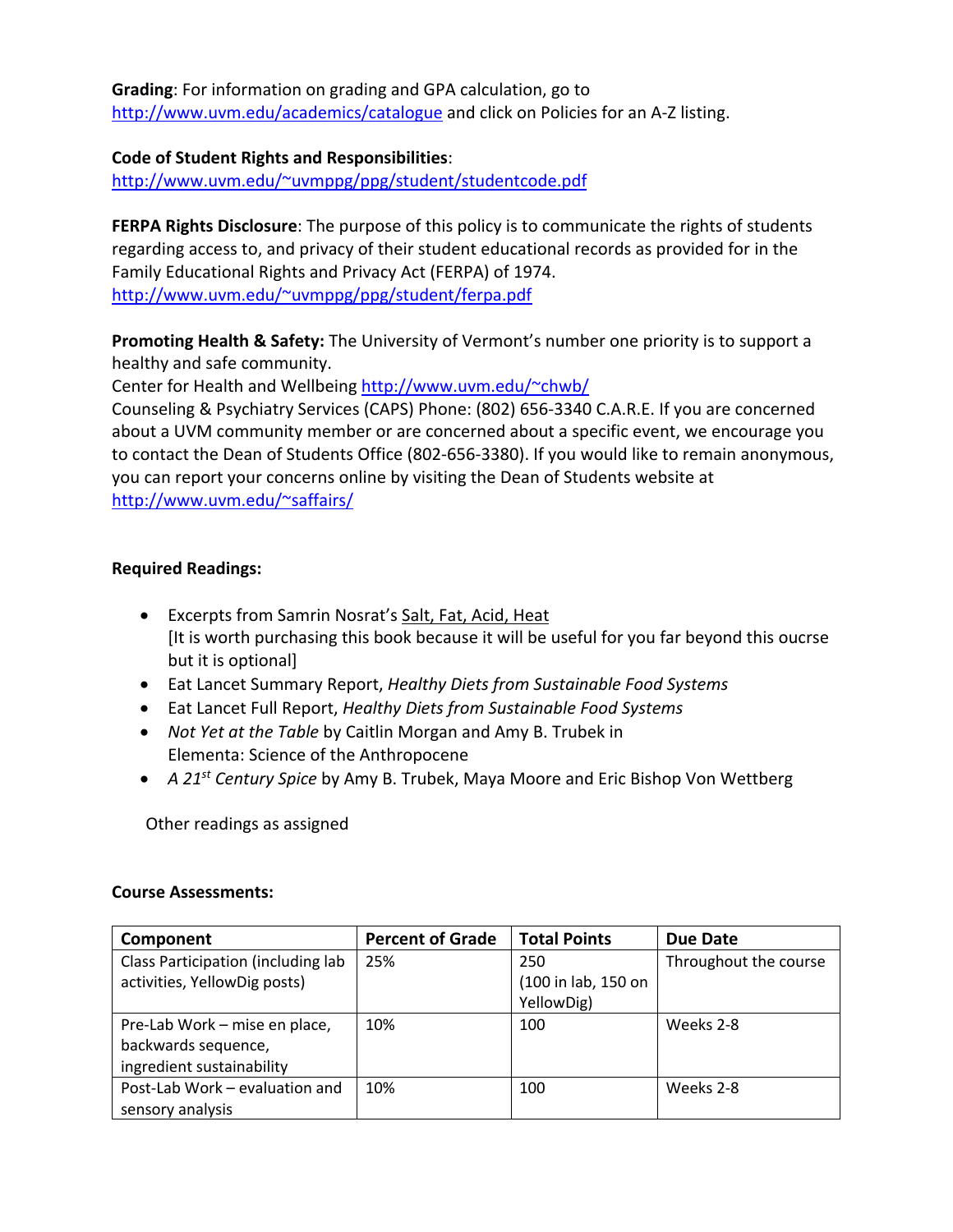| Midterm - Identification and         | 10% | 100 | April 13 |
|--------------------------------------|-----|-----|----------|
| Evaluation                           |     |     |          |
| <b>Final Reflection Essay</b>        | 5%  | 50  | April 27 |
| <b>Sustainable Meal Presentation</b> | 10% | 100 | April 20 |
| Sustainable Meal Design              | 10% | 100 | April 20 |
| <b>Sustainable Meal Execution</b>    | 10% | 100 | April 27 |
| (including sensory and lab           |     |     |          |
| practical)                           |     |     |          |

|                                                                                                                                                                                                                                                                                                                                                                                                                                                                                  | <b>ASSIGNMENTS &amp; DUE DATES</b>                                                                                                                                                                                                                                                                                                                             |  |  |
|----------------------------------------------------------------------------------------------------------------------------------------------------------------------------------------------------------------------------------------------------------------------------------------------------------------------------------------------------------------------------------------------------------------------------------------------------------------------------------|----------------------------------------------------------------------------------------------------------------------------------------------------------------------------------------------------------------------------------------------------------------------------------------------------------------------------------------------------------------|--|--|
| PART ONE: WHAT IS FOOD AGENCY? WHAT IS A SUSTAINABLE DIET?                                                                                                                                                                                                                                                                                                                                                                                                                       |                                                                                                                                                                                                                                                                                                                                                                |  |  |
| Module 1: What is a Sustainable Diet?<br>A. Introduction to Food Systems<br>B. Introduction to Sustainable Food Principles<br>C. Introduction to Food Agency<br><b>Objectives:</b><br>Explain why sustainable diets (human and<br>planetary) are a priority<br>Explore guidelines, principles and<br>recommendations for healthy sustainable<br>diets<br>Recognize the core principles in the concept<br>of food agency<br>Evaluate and reflect upon your current food<br>agency | Due Friday by 5pm:<br>Introduce yourself on YellowDig<br>Review syllabus and answer questions<br>Read summary of EAT Lancet report<br>Watch video overview of EAT Lancet<br>$\bullet$<br>recommendations<br>• Respond to the recommendations from the EAT<br>Lancet report in YellowDig with three questions.                                                  |  |  |
| Module 1: Food Agency in Action<br>Recognize the core principles in the concept<br>of food agency<br>Evaluate and reflect upon your current<br>food agency<br>Introduction to the lab space and knife<br>$\bullet$<br>skills<br>Skills assessment: timing, organization,<br>$\bullet$<br>culinary<br><b>Winter Chopped Salad</b><br><b>Braised Carrots</b>                                                                                                                       | <b>Before Class:</b><br>Fill out food agency scale<br>$\bullet$<br>Respond to YellowDig prompts on Food<br>$\bullet$<br>Agency videos in discussion board<br>Due by 5pm on Friday<br>YellowDig conversation on EAT Lancet<br>$\bullet$<br>report as translated into everyday cooking<br>practices - 1 post and 1 link<br>Post-lab work: Reflection on Practice |  |  |
|                                                                                                                                                                                                                                                                                                                                                                                                                                                                                  |                                                                                                                                                                                                                                                                                                                                                                |  |  |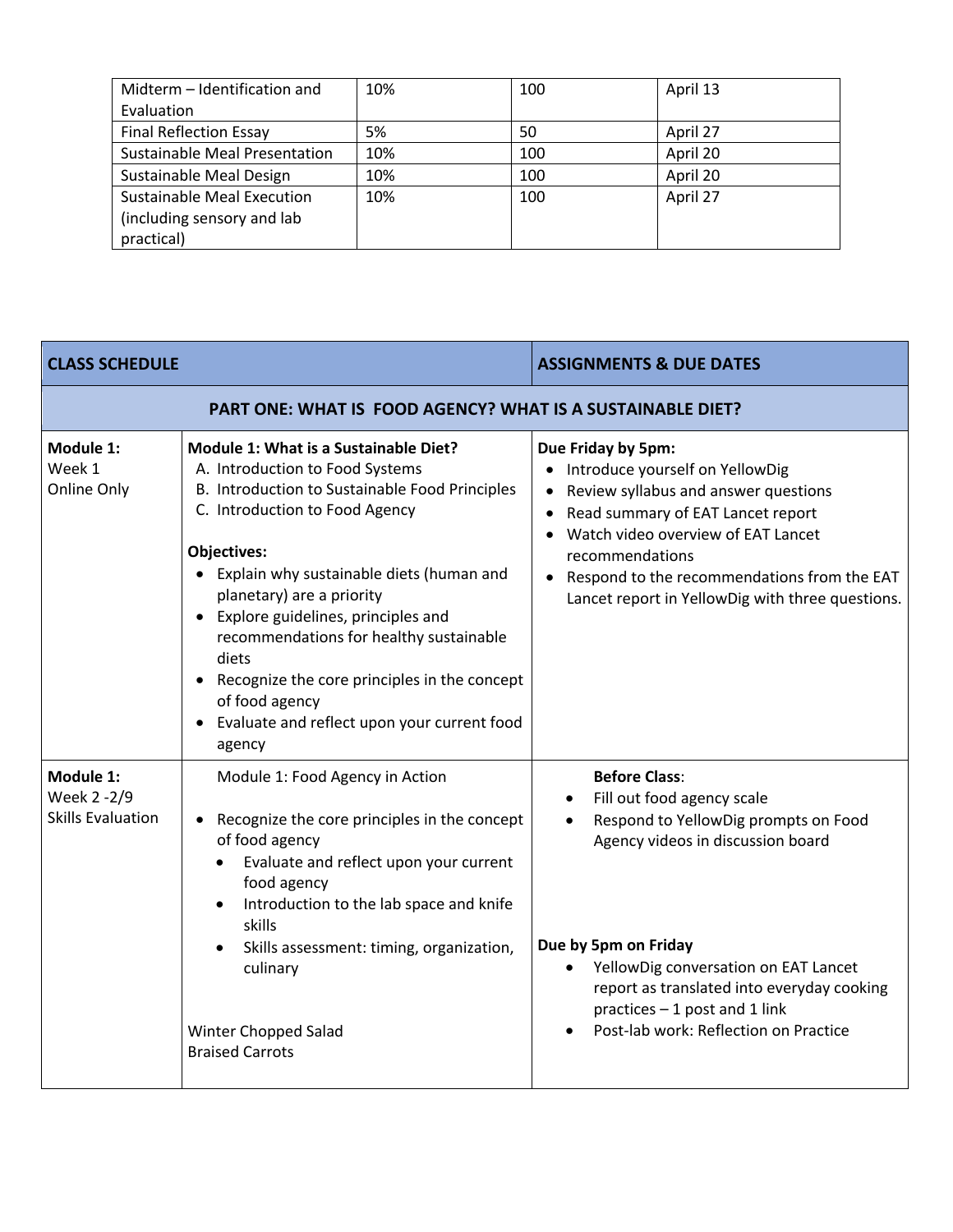| <b>Module 2:</b><br>Week $3 - 2/16$<br>Online Lab Prep<br>In-Person Lab | <b>Farm Size and Scale</b><br>A. Local, Regional, and Global Food<br>B. Food System Diversity and Resiliency<br><b>Objectives:</b><br>Discuss the pros and cons of different farm<br>sizes and scales in relation to everyday food<br>choices<br>Discuss assumptions of the EAT Lancet<br>report as to best practices in relation to<br>current conditions<br>Explain the importance of mise en place<br>$\bullet$<br>drawing and sensory analysis in food agency<br>Comparative analysis of seasonal<br>$\bullet$<br>ingredients - local and national                                                                                   | <b>Before Class:</b><br>YellowDig post on experiences with local and<br>regional foods<br>Readings and videos on scale, access and<br>sustainable practices<br>Pre-Lab Work: Mise en Place Drawing<br>$\bullet$<br>• Pre-Lab Work: Ingredient Sustainability Analysis<br>In Class:<br>Ingredient sustainability discussion<br>$\bullet$<br>Responding to available products<br>Seasonal recipes and techniques<br>$\bullet$<br>Sensory reflection and analysis (to be                                                                                                                                                                          |
|-------------------------------------------------------------------------|------------------------------------------------------------------------------------------------------------------------------------------------------------------------------------------------------------------------------------------------------------------------------------------------------------------------------------------------------------------------------------------------------------------------------------------------------------------------------------------------------------------------------------------------------------------------------------------------------------------------------------------|------------------------------------------------------------------------------------------------------------------------------------------------------------------------------------------------------------------------------------------------------------------------------------------------------------------------------------------------------------------------------------------------------------------------------------------------------------------------------------------------------------------------------------------------------------------------------------------------------------------------------------------------|
|                                                                         | <b>Roasted Root Vegetables</b><br>Spinach and Gorgonzola Stuffed Roast Potatoes<br>Winter Chopped Salad (version 2)                                                                                                                                                                                                                                                                                                                                                                                                                                                                                                                      | completed in class)<br>Spinach and Gorgonzola Stuffed Potato<br><b>Braised, Glazed Carrots</b><br>Due the Friday after class session:<br>Post Lab Work: Reflection on Practice                                                                                                                                                                                                                                                                                                                                                                                                                                                                 |
| <b>Module 2:</b><br>Week $4 - 2/22$<br>Online Lab Prep<br>In-Person Lab | <b>Agroecological Food Production</b><br>A. Overview of the sustainability impacts of<br>current food production system<br>B. Introduction to alternative food production<br>systems<br><b>Objectives:</b><br>Describe advantages and disadvantages of<br>the industrial food system, including social,<br>economic, environmental, and health<br>impacts<br>Identify alternative production systems,<br>including their limitations and benefits<br>Explore the complexity of connecting<br>$\bullet$<br>sustainable agriculture goals to traditional<br>diets.<br>Tomato, chard and spinach saute<br>Moroccan carrot salad<br>Couscous | <b>Before Class:</b><br>YellowDig debate on food systems, food<br>$\bullet$<br>access and food traditions versus systems<br>change<br>Read Not Yet at the Table.<br>$\bullet$<br>Pre-Lab Work: Mise en Place<br>$\bullet$<br>Pre-Lab Work: Ingredient Sustainability<br>Analysis<br>In Class:<br>Ingredient Sustainability discussion<br>Responding to available products<br>$\bullet$<br>Seasonal recipes and techniques<br>Sensory reflection and analysis (to be<br>$\bullet$<br>completed in class)<br><b>Backwards Sequence</b><br>$\bullet$<br>Due the Friday after class session:<br>Post Lab Work: Reflection on Practice<br>$\bullet$ |
| <b>Module 3:</b><br>Week $5 - 3/9$<br>Online Lab Prep<br>In Person Lab  | <b>Animal Protein and Green House Gas</b><br><b>Emissions</b><br>A. Introduction to calculations as to GHG<br>emissions and the link to everyday meal<br>practices<br>B. Introduction to backwards sequencing                                                                                                                                                                                                                                                                                                                                                                                                                            | <b>Before Class:</b><br>Readings and videos about green house gas<br>emissions and animal protein consumption in<br>China<br>Yellow Dig-Post one video discussing changing<br>dietary habits in China and discuss<br>Pre-Lab Work: Backwards Sequence                                                                                                                                                                                                                                                                                                                                                                                          |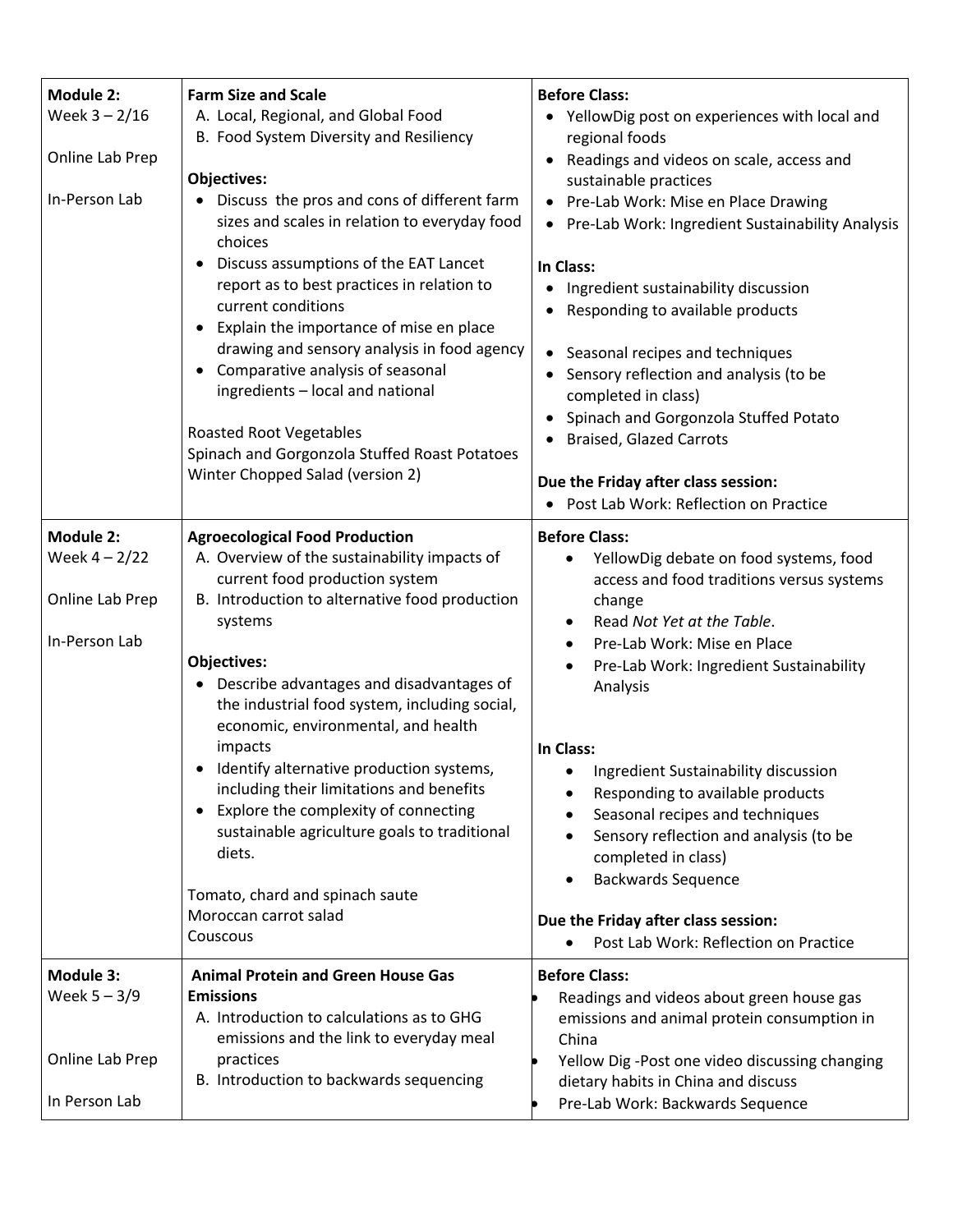|                              | Objectives:<br>Explore the increase in GHG due to<br>$\bullet$<br>increased consumption of animal protein<br>Explore the principles of Chinese cuisine<br>Kung Pao Chicken<br>Jasmine Rice<br><b>Shredded Potatoes</b>                                                                                                                                                                                                                         | Pre-Lab Work: Ingredient Sustainability Analysis<br>In Class:<br><b>Product Identification</b><br>Developing and using a backwards sequence<br>Ingredient selection<br>Kung Pao Chicken<br>Due the Friday after class session:<br>Post Lab Work: Reflection on Practice                                                                                                     |
|------------------------------|------------------------------------------------------------------------------------------------------------------------------------------------------------------------------------------------------------------------------------------------------------------------------------------------------------------------------------------------------------------------------------------------------------------------------------------------|-----------------------------------------------------------------------------------------------------------------------------------------------------------------------------------------------------------------------------------------------------------------------------------------------------------------------------------------------------------------------------|
| Module 3:<br>Week $6 - 3/16$ | <b>Animal Protein and Green House Gas Emissions</b><br>A. Explore tofu as a sustainable food<br>produce and as a part of Chinese<br>culinary tradition.<br>B. Discuss tradeoffs between vegetable<br>and animal proteins for human versus<br>planetary health<br><b>Objectives:</b><br>Explore the<br>Explore the increase in GHG due to<br>increased consumption of animal protein<br>Explore the principles of Chinese cuisine<br>Ma Po Tofu | <b>Before Class:</b><br>Readings and videos on blackboard<br>YellowDig posts- do we push or pull towards<br>sustainable diets?<br>Pre-Lab Work: Mise en Place and Backwards<br>Sequence<br>In Class:<br>Pre-Lab Work: Ingredient Sustainability Analysis<br><b>Product Identification</b><br>Developing and using a backwards sequence<br>Ingredient selection<br>$\bullet$ |
|                              | <b>Stir Fried Cabbage</b><br>Brown rice                                                                                                                                                                                                                                                                                                                                                                                                        | Due the Friday after class session:<br>Post Lab Work: Reflection on Practice<br>Sensory reflection and analysis                                                                                                                                                                                                                                                             |
| <b>Module 4:</b>             | <b>Plant-forward, Minimal Waste Diets</b>                                                                                                                                                                                                                                                                                                                                                                                                      | <b>Before Class:</b>                                                                                                                                                                                                                                                                                                                                                        |
| Week 7 - 3/23                | A. Introduction to plant-based and -forward<br>diets                                                                                                                                                                                                                                                                                                                                                                                           | <b>Foodprint Calculator</b>                                                                                                                                                                                                                                                                                                                                                 |
| <b>Online Prep</b>           | B. Overview of food waste and impacts                                                                                                                                                                                                                                                                                                                                                                                                          | https://coolclimate.org/calculator<br>YellowDig conversation about calculator tool<br>$\bullet$                                                                                                                                                                                                                                                                             |
|                              | C. Apply backwards sequence                                                                                                                                                                                                                                                                                                                                                                                                                    | Readings and videos on vegetarian diets and                                                                                                                                                                                                                                                                                                                                 |
| In Person Lab                | <b>Objectives:</b>                                                                                                                                                                                                                                                                                                                                                                                                                             | religious traditions                                                                                                                                                                                                                                                                                                                                                        |
|                              | Explain the relationships between diet, food<br>waste, and sustainability<br>Describe the advantages and disadvantages<br>٠                                                                                                                                                                                                                                                                                                                    | Pre-Lab Work: Backwards Sequence<br>Pre-Lab Work: Ingredient Sustainability Analysis<br>$\bullet$                                                                                                                                                                                                                                                                           |
|                              | of plant-based and plant-forward diets                                                                                                                                                                                                                                                                                                                                                                                                         | Due in Class:                                                                                                                                                                                                                                                                                                                                                               |
|                              | Identify strategies to reduce food waste<br>$\bullet$                                                                                                                                                                                                                                                                                                                                                                                          | Ingredient Sustainability Analysis<br>$\circ$                                                                                                                                                                                                                                                                                                                               |
|                              | Explore vegetarian South Indian cuisine                                                                                                                                                                                                                                                                                                                                                                                                        | Use and evaluate a backwards sequence<br>$\circ$                                                                                                                                                                                                                                                                                                                            |
|                              | Sambar                                                                                                                                                                                                                                                                                                                                                                                                                                         | Plant-based meal<br>$\circ$                                                                                                                                                                                                                                                                                                                                                 |
|                              | Lemon Rice                                                                                                                                                                                                                                                                                                                                                                                                                                     | Techniques for reducing food waste<br>$\circ$                                                                                                                                                                                                                                                                                                                               |
|                              | Cabbage Curry                                                                                                                                                                                                                                                                                                                                                                                                                                  | Due the Friday at 5pm:                                                                                                                                                                                                                                                                                                                                                      |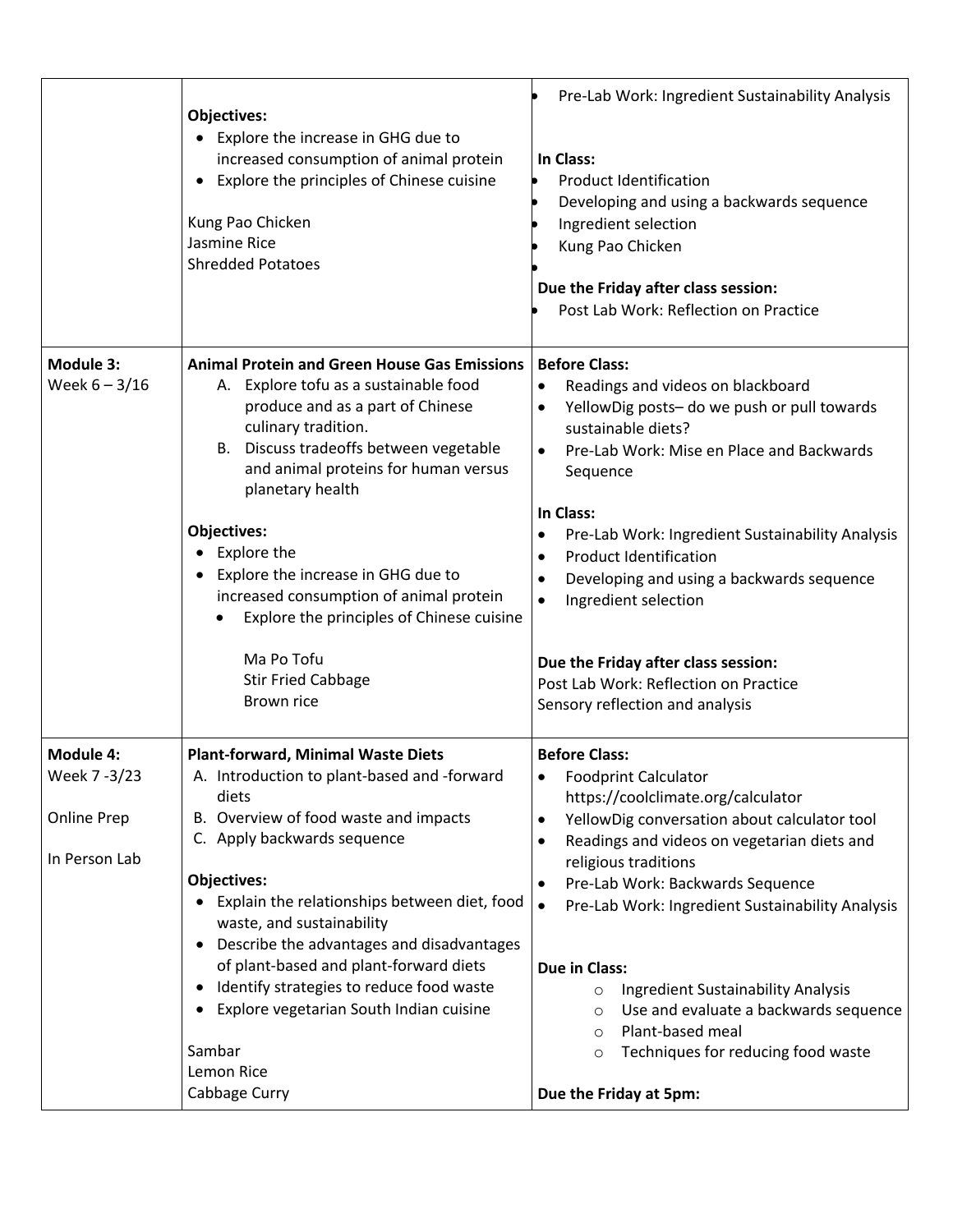|                                                                             | Raita                                                                                                                                                                                                                                                                                                                                                                                                                                                                                                              | Post Lab Work: Reflection on Practice                                                                                                                                                                                                                                                                                                                                                                                                     |
|-----------------------------------------------------------------------------|--------------------------------------------------------------------------------------------------------------------------------------------------------------------------------------------------------------------------------------------------------------------------------------------------------------------------------------------------------------------------------------------------------------------------------------------------------------------------------------------------------------------|-------------------------------------------------------------------------------------------------------------------------------------------------------------------------------------------------------------------------------------------------------------------------------------------------------------------------------------------------------------------------------------------------------------------------------------------|
| <b>Module 4:</b><br>Week 8 -3/30                                            | <b>Plant-forward, Minimal Waste Diets</b><br>D. Introduction to plant-based and -forward<br>diets<br>E. Overview of food waste and impacts<br>F. Apply backwards sequence<br><b>Objectives:</b><br>Explain the relationships between diet, food<br>waste, and sustainability<br>Describe the advantages and disadvantages<br>of plant-based and plant-forward diets<br>Identify strategies to reduce food waste<br>Explore vegetarian South Indian cuisine<br>Kerala Aviyal<br>Boona Kichri<br><b>Rice Pudding</b> | <b>Before Class:</b><br><b>Due in Class:</b><br>Ingredient Sustainability Analysis Product<br>Identification<br>Use and evaluate a backwards sequence<br>$\bullet$<br>• Plant-based meal<br>Techniques for reducing food waste<br>$\bullet$<br>Due Friday at 5pm:<br>Post Lab Work: Reflection on Practice                                                                                                                                |
|                                                                             | PART TWO: SYNTHESIS, REFLECTION,<br><b>APPLICATION: HOW TO COOK AND EAT</b><br><b>SUSTAINABLY</b>                                                                                                                                                                                                                                                                                                                                                                                                                  |                                                                                                                                                                                                                                                                                                                                                                                                                                           |
| <b>Module 5:</b><br>Week 9 - April 6<br><b>Online Prep</b><br>In Person Lab | <b>Module 8: Labor and Consumer Preferences</b><br>A. Overview of farmer and fisher viability,<br>global supply chains and consumer desires<br>B. Explore Oaxacan cuisine<br><b>Objectives:</b><br>Identify the roles of workers throughout the<br>supply chain<br>Describe the working conditions and wages<br>of these workers<br>Explain the importance of labor value in<br>food system sustainability<br>Memelas<br><b>Tortillas</b><br><b>Black Beans</b><br><b>Tomatillo Salsa</b>                          | <b>Before Class:</b><br>Read A 21 <sup>st</sup> Century Spice<br>Yellowdig discussion about culinary tourism,<br>sensory travel, and food systems consequences<br>Pre-Lab Work: Mise en Place and Backwards<br>$\bullet$<br>Sequence<br>In Class:<br>• Round Robin Sensory Analysis<br>Cooking with food system labor in mind: when,<br>why and how are the ethical issues of labor<br>important to sustainable diets?<br>Mid term review |
| <b>Module 5:</b><br>Week 10 - April<br>13                                   | <b>Module 9: Preliminary Meal Design Proposal</b><br><b>Objectives:</b><br>Demonstrate an understanding of food<br>system sustainability themes                                                                                                                                                                                                                                                                                                                                                                    | <b>Before Class:</b><br>YellowDig post about meal design<br>In Class:                                                                                                                                                                                                                                                                                                                                                                     |